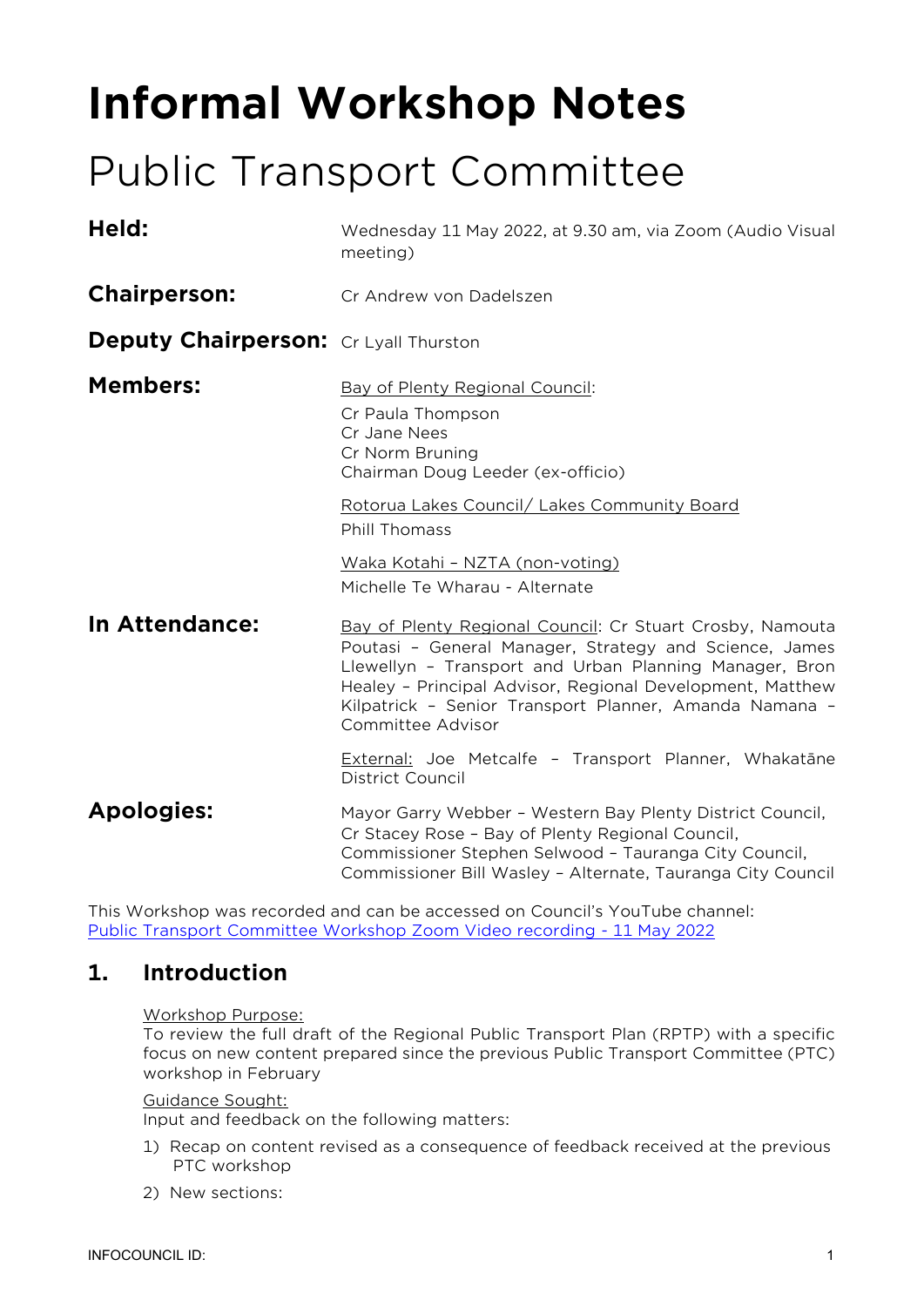- 2.1.3 Bay of Plenty Regional Land Transport Plan 2021-2031;
- 2.2 Funding;
- 2.3.1 Regional context for challenges and opportunities;
- 2.4 Our current public transport network;
- 4.1.2 Future Strategy: Rotorua;
- 4.1.3 Future Strategy: Eastern Bay of Plenty;
- 4.1.4 Regional services; and

Part 5: Monitoring and review

- 3) New or revised policy proposals and associated actions covering the following objective areas:
	- i. Mode shift and carbon reduction;
	- ii. Service planning and design;
	- iii. Service and infrastructure delivery;
	- iv. Public transport and land use integration;
	- v. Partnerships; and
	- vi. Fares and pricing

4) RPTP Consultation and Engagement Plan.

## **2. Regional Public Transport Plan Review**

### **2.1 Regional Public Transport Plan Review**

#### *Presentation: Regional Public Transport Plan Review: Objective ID A4099727* **[⇨](../../../RedirectToInvalidFileName.aspx?FileName=PTW_20220511_MAT_3538.PDF#PAGE=2)**

Principal Advisor, Regional Development Bron Healey presented this item, supported by General Manager, Strategy and Science Namouta Poutasi and Transport and Urban Planning Manager James Llewellyn.

#### **Key Points:**

• Advised that the RPTP must be reviewed as soon as practicable following the finalisation of the Regional Land Transport Plan (RLTP) (June 2021), and the aim was to have this operative by the end of 2022

#### **Part 2: Context**

- The new section '2.2 Funding' recognised the wider context of public transport and how it related to other mechanisms to achieve mode shift e.g. road pricing.
- New section 2.3.1 had been added from previous workshop feedback to provide a regional context for the scale of the challenges faced to achieve the objectives.

#### **Part 3.3: Focus Areas**

- A new 'customer centred' focus area was been added following PTC feedback at the previous workshop.
- There was an additional action under fares and pricing to undertake a market segmentation analysis and gain a better understanding of customer motivations, willingness to pay fare prices, and how they would respond to different financial incentives.

#### **Part 4: Future Strategy**

- The future strategy for Rotorua initially focused on the Bus Network Refresh process, before exploring further options and opportunities in the Rotorua contract operating renewal process and in longer term strategy.
- The Eastern Bay of Plenty Bus Network Refresh was similar to the one being undertaken in Rotorua, with particular focus on streamlining the Ōhope-Whakatāne service and a future service delivery model for the sub-region.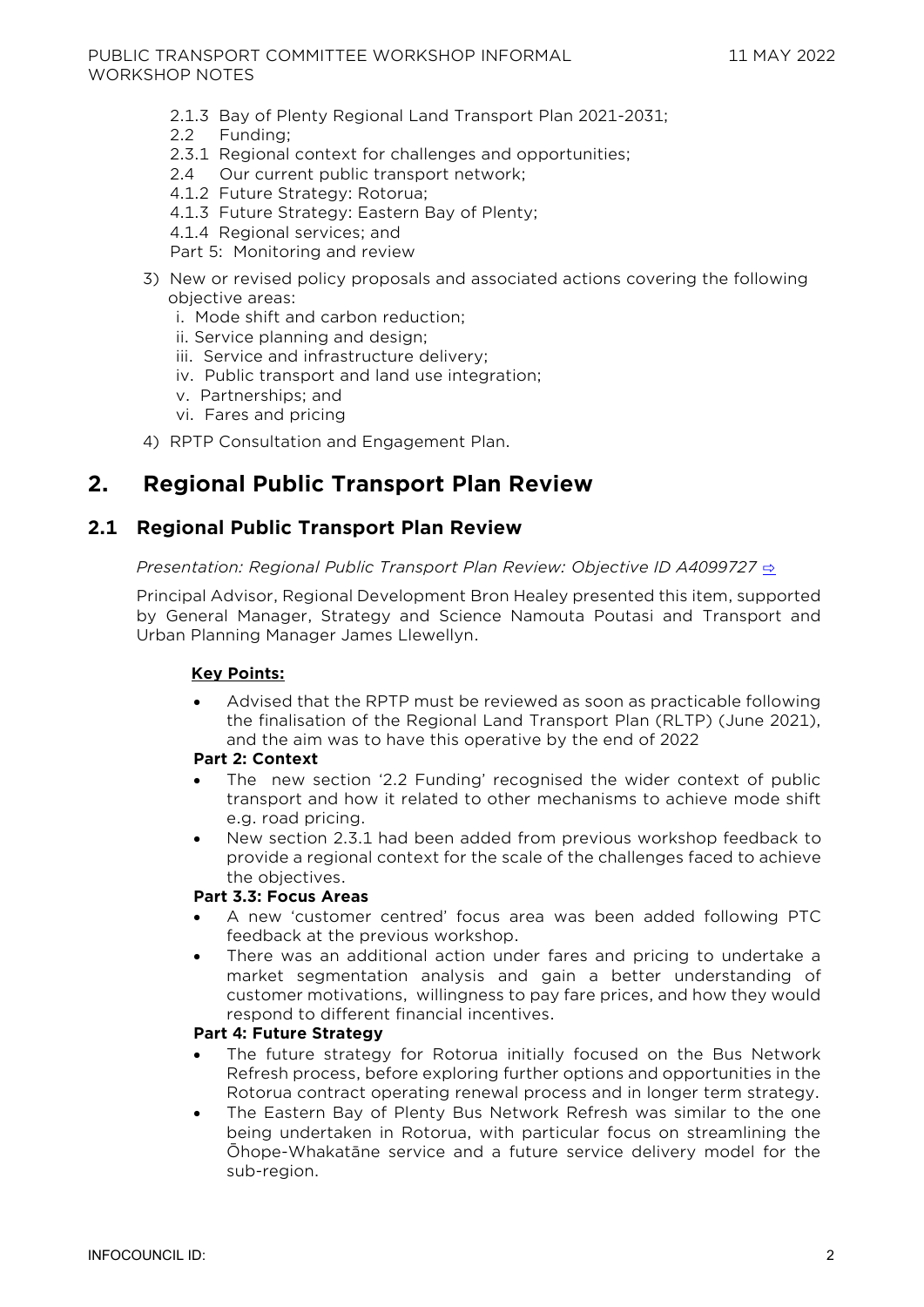#### **Members' Comments/Guidance Provided:**

#### **Part 2: Context**

- Page 16 of the RPTP targeted rates needed to be updated to include Whakatāne.
- Needed to recognise the challenge around safety and security issues for the public and bus drivers that were not currently highlighted in the Objectives or Focus Areas.
- Update summaries for PT services in sub-regions to ensure all were correct – update the summary for Whakatāne/Ōhope service to be more specific.
- Eight percent traffic increase under UFTI needed to be broken down into types of traffic e.g. freight/private, to understand why it was increasing – would also like to see household vehicle growth in numbers.
- Suggested identifying areas where park and ride facilities would feature in the western Bay of Plenty.
- Needed to consider Emissions Budgets and Action Plans and their implications; there was a desire for hard, clear targets.
- Incorporate compulsory use of Bee Cards in the high level policy for any heavily subsidised services to gain better real time information.
- Ensure correct dates for extension of the Super Gold Card trial (Table on page 30 of the RPTP), for the Waihī Beach service contract expiry and for the free fares for students trial. Needed to consider a way to amend these within the RPTP if they changed.

#### **Part 3.3: Focus areas**

- Queried whether anything could be done at a policy level to mitigate the issues of congestion over the next few years as major projects were underway.
- Wording under Collaborative Focus Area include specific mention of a better way to capture integrated service delivery.
- Raised the issue of public transport economics, the conglomeration of funding sources and the challenge of bringing this together into a successful and economic service.

#### **Part 4: Future Strategy**

- Expressed concern over the number of people being reached in Rotorua with the current Bus Network Refresh public consultation. Suggested engaging with people at bus stops to more specifically target users.
- Decarbonisation of fleets would be made substantially more difficult without financial sustainability.
- Ensure connection with transport strategy work underway in the Eastern Bay of Plenty and that the most updated information in terms of the operating environment was being fed into the RPTP.
- Create linkages with spatial and transport planning across the region.
- Factor into future public transport provisions that Rotorua was now identified as Tier 2 with housing development. Looking at Tauranga ondemand trial with interest and potential application in Rotorua.
- Add text within the Tauranga/Western Bay of Plenty Future Strategy section to highlight the on-demand trial work underway.

#### **In Response to Questions:**

• Clarified that the RLTP emissions reduction target was for the wider transport system, whereas the RPTP was within the context of public transport's contribution to that target - this was consistent in terms of delivering mode shift to support the target.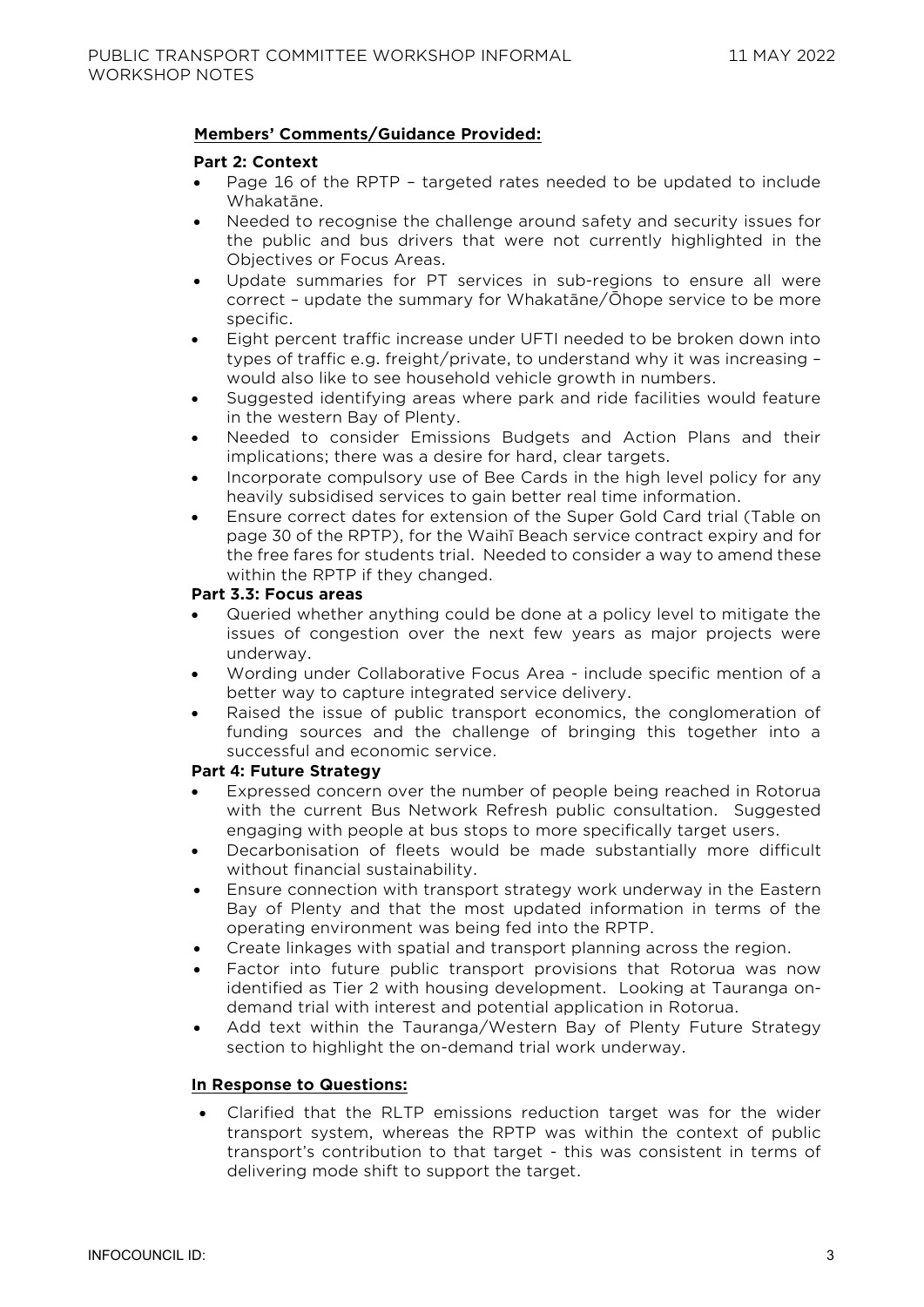- Staff were in the process of reviewing the Waihī Beach service contract and intended to bring a paper to the next Committee meeting on 23 June 2022.
- Further consideration would be given to best practice in terms of how to maintain a functional system whilst delivering major projects.
- The Bus Network Refresh project was a key factor in addressing continued declining patronage in Rotorua. There was also support for an Orbiter service to connect the two CBD's in Rotorua, which would be addressed through this project.
- Acknowledged the significant challenges of achieving mode shift. To make other modes more attractive to people, public transport services needed to be frequent, reliable and direct - there were a number of projects underway to address this.
- The community transport model was not as well developed in the Bay of Plenty as other regions and there was further work to be undertaken in this space.
- Staff would highlight the government mandate of bus decarbonisation in the RPTP, along with the feasibility study underway.
- Initially a review would be undertaken of the current provision for the Eastern Bay of Plenty Strategy to ensure it was meeting current and future needs.
- A critical piece of work was ensuring the next Long Term Plan (LTP) and RLTP fully reflected the strategic needs of all areas of the region.

#### **Items for Staff Follow Up:**

• Staff to consider how best to present data to the Committee around public transport costs, economics and funding, and in which form.

#### 10:50 am – The workshop **adjourned.**

11:06 am – The workshop **reconvened.**

#### **2.2 New or revised policy proposals and associated actions**

*Presentation: Policies and Actions/ Monitoring and Review: Objective ID A4107274* 

[⇨](../../../RedirectToInvalidFileName.aspx?FileName=PTW_20220511_MAT_3538.PDF#PAGE=29)

Principal Advisor, Regional Development Bron Healey presented this item, supported by General Manager, Strategy and Science Namouta Poutasi and Transport and Urban Planning Manager James Llewellyn.

#### **Key Points:**

#### **1: Mode shift and carbon reduction**

• New policy 1.7 had been added in response to direction received at the previous workshop to recognise and advocate for other tools to achieve mode shift e.g. road pricing.

#### **2: Service planning and design**

• Policy 2.8 School Services' intent was that it would only apply to new or additional services and not to existing ones.

#### **3: Service and infrastructure delivery**

- Policy 3.3 Public transport services identified as being integral to the network (a legislative requirement).
- Policy 3.5 was about taking a proactive response to new innovations and technological improvements.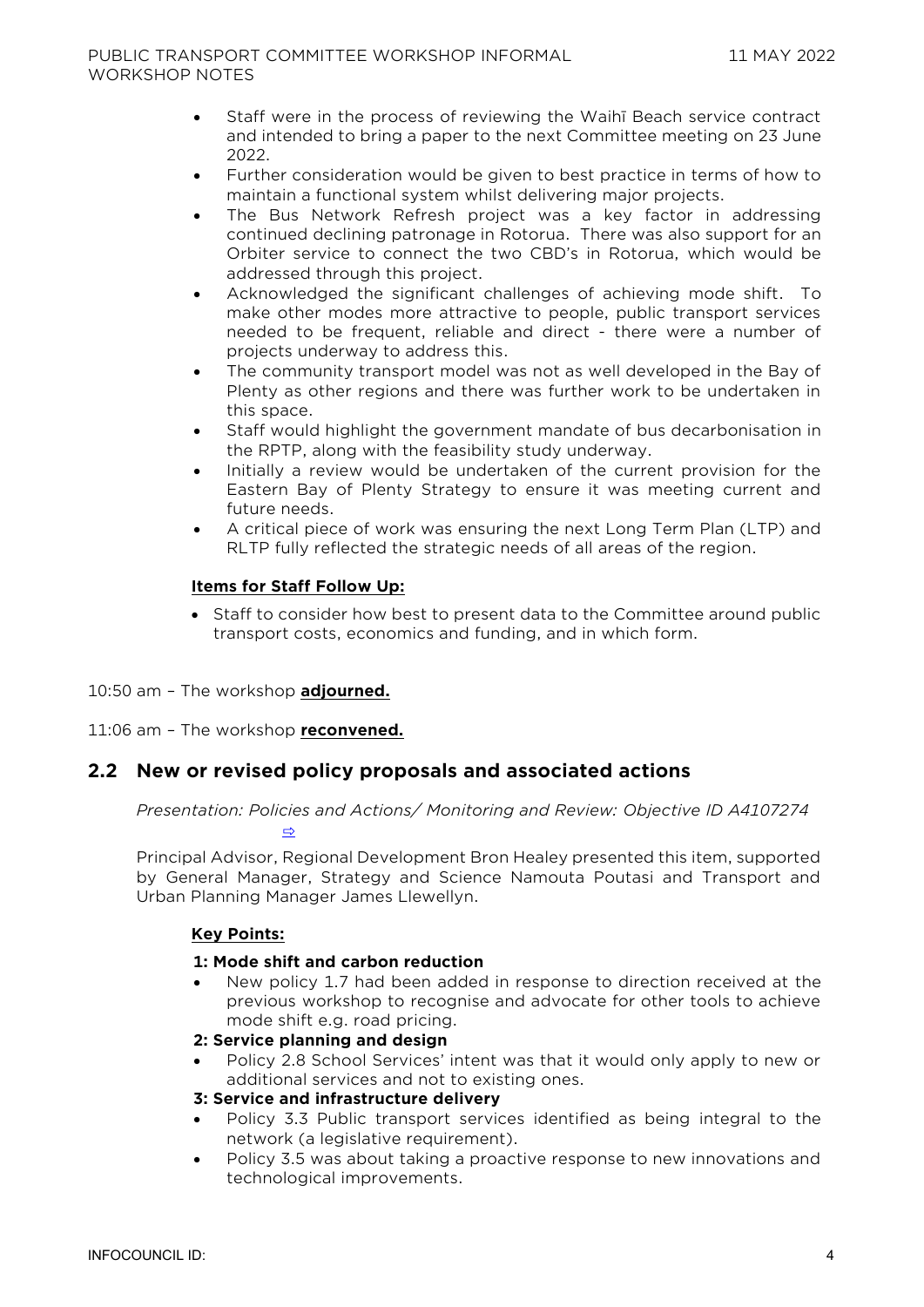• Policy 3.9 Enabling a flexible approach to vehicle size and weight, while ensuring compliance with central government requirements for urban buses, particularly accessibility requirements.

#### **Part 5: Monitoring and review**

Legislation allowed the RPTP to be updated to reflect changes in the operating environment at any time, however if the updates were considered significant then public consultation must be undertaken.

#### **Members' Comments/ Guidance Provided:**

#### **1: Mode shift and carbon reduction**

• Acknowledged the different dynamics across the region and that different solutions were required for separate needs.

#### **2: Service Planning and Design**

• Engage with wheelchair users around accessibility issues and barriers to using the service.

#### **3: Service and infrastructure delivery**

- Bring safety through into this policy area suggested covering off security services at interchanges/bus stops under public transport infrastructure. Long term strategy needed to recognise risks and identify how to mitigate them.
- Add consideration of inter-regional services to Appendix B.
- Policy 3.7 add wording to reflect working with partners to improve the safety, reliability and punctuality of PT services. Suggested additional bullet point about reviewing personal safety and mitigating customer concerns.
- Policy 3.9 suggested adding 'customer appeal' and practicality aspects as factors.
- Vehicle size and weight need to consider heavy vehicles and the impacts on local roads, and dispensation exemption for electric vs general traffic.

#### **6: Partnerships**

- Requested a wider approach/policy range of working with businesses and employers (likely through development agencies/social service organisations).
- Proposed adding 'advocate for simpler and consistent transport planning/ broader decision making frameworks'.

#### **In Response to Questions:**

- Concession users were captured through Bee Card data bus drivers recording wheelchair users would be reviewed as a potential data source to report on.
- Staff would review/consider recognition of accessibility concession under the Fares and Pricing section.
- Noted long term thinking around a rapid transit strategy and action plan.
- Matapihi was signalled as an indicative future corridor in UFTI– the strategy and action plan would need to consider how to future proof for this in the long term – detailed business case planning would be required around this proposal.
- The rear axle weight of the five electric buses currently operating in Tauranga was a key issue. Electric bus range was approximately 400km per charge and was dependent on several factors i.e. number of passengers, typography, temperature - anything that placed additional strain on the battery. Decarbonisation work would consider all options including hydrogen, electric, hybrid etc.
- There was potential for half price fares to become permanent at a national level and if this policy occurred, it was important to understand how it would operate and whether it would change the Waka Kotahi fare policy.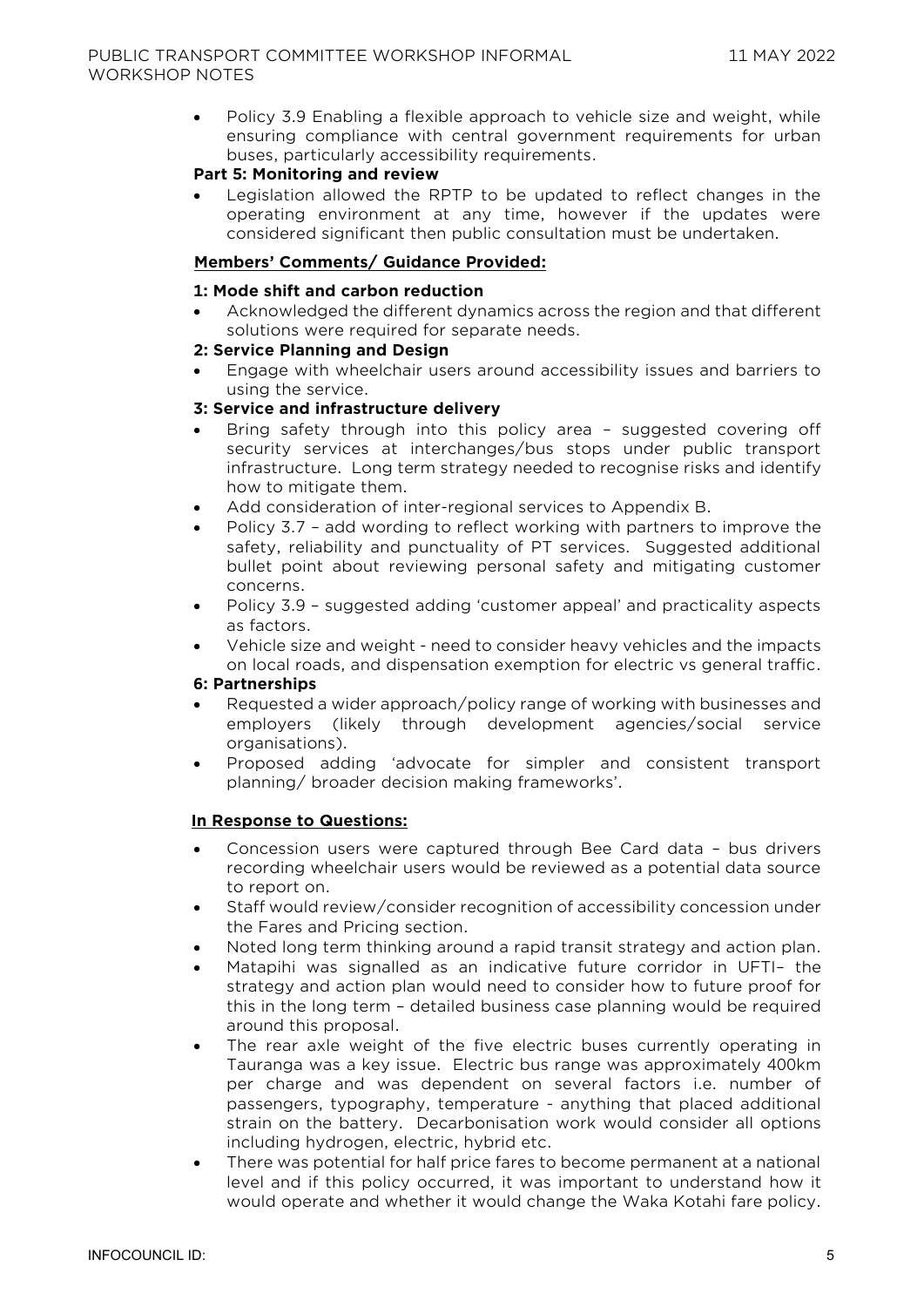• Technical work was to be commissioned to provide further information on potential options for fare policy and ticketing to better understand how to achieve objectives.

## **2.3 Consultation and Engagement Plan**

*Presentation: Consultation and Engagement Plan: Objective ID A4099731* [⇨](../../../RedirectToInvalidFileName.aspx?FileName=PTW_20220511_MAT_3538.PDF#PAGE=44)

Senior Transport Planner Matthew Kilpatrick presented this item.

#### **Key Points**

- A comprehensive draft plan would come to the next Committee meeting on 23 June 2022.
- Key stakeholders included tangata whenua, other councils, Age Concern, disability services, tertiary students, over 65's and other community providers.

#### **Members' Comments/Guidance Provided:**

- Ensure engagement included groups who had been proactive in the past e.g. Tauranga Carbon Reduction Group, EnviroHub, Sustainable Bay of Plenty.
- Include targeted engagement with schools/advocacy groups for young people and disability groups.
- Identify locally specific challenges and opportunities for sub-regions as they differed from challenges Tauranga faced.
- Proactively engage with businesses/employers and employees, district health boards and private health organisations to discover how best to get their staff onto public transport.
- Engage with ethnic councils across the region to gain an understanding of different ethnic views on public transport.
- Supported growing The Wednesday Challenge initiative to five days a week through engagement with large employers to address congestion issues.
- Suggested staff and members read the Youth 2022 Vital Signs Report from the Acorn Foundation as transport was one of the top priorities: Vital Signs Youth 2022.pdf (www.acornfoundation.org.nz).

#### **In Response to Questions:**

• Work was underway to try and combat the negative perception of using public transport and a video to be created on how to use the bus.

#### **2.2 Next Steps**

*Presentation: Wrap up and Next Steps: Objective ID A4107285* **[⇨](../../../RedirectToInvalidFileName.aspx?FileName=PTW_20220511_MAT_3538.PDF#PAGE=49)** 

Principal Advisor, Regional Development Bron Healey presented this item

#### **Key Points:**

• Outlined timeline requirements to deliver the RPTP by the end of the current triennium and the criticality of approving it for public consultation at the 23 June 2022 Committee meeting.